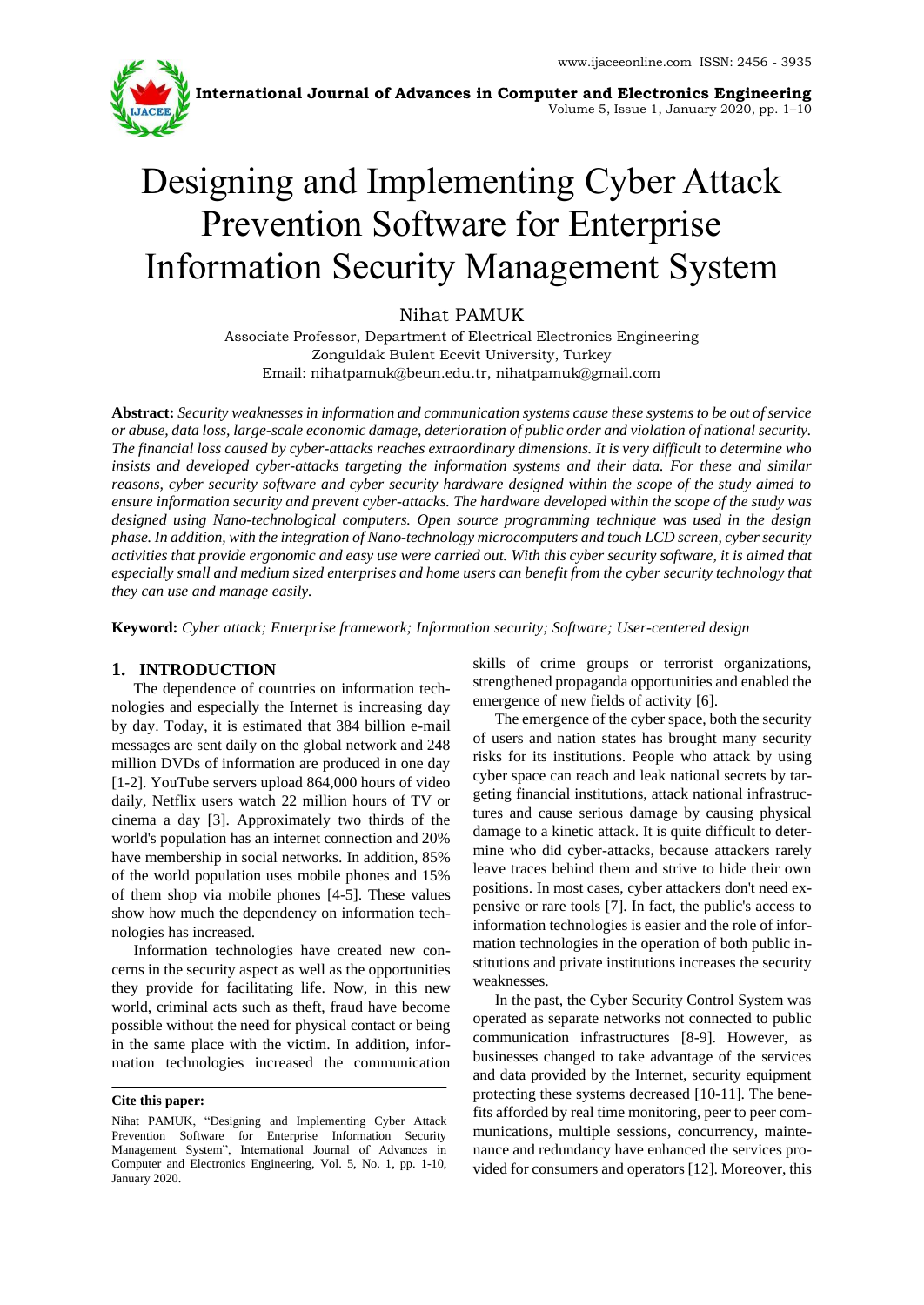**International Journal of Advances in Computer and Electronics Engineering** Volume 5, Issue 1, January 2020, pp. 1–10

interconnectedness will grow with the implementation of smart grids and execution of the Internet of Things (IoT) [13-16]. Hence, the previously isolated systems have become increasingly exposed to a range of threats [17]. Information technology security often focuses on networked protection [18-19]. However, the cyber security control system recently offers IP-based communication requirements [20]. There are limits to traditional information technology security, communication security and protection of control systems. Setting these limits increases efficiency and protects the system.

The increase in economic and social critical infrastructure techniques has made societies dependent on computer networks and information technology solutions [21]. Cyber-attacks become more effective and potentially disastrous as our dependence on information technology increases. Advanced IT security systems cannot protect systems from hackers or defend against what appears to be authorized access [22]. People are easily attacked and publish high-risk attack targets for them and their social media. It is usually easy to enable computer users to infect corporate websites or mobile phones by imitating websites and by downloading and installing malicious applications and/or backdoors by clicking and tricking malicious links [23].

In the study, information security and cyber-attacks are prevented with the designed cyber security software and cyber security hardware. The purpose of the study is to enable home users to manage existing internet networks and to protect their access from the harmful effects of the internet by taking security measures in line with their needs. In addition, it is aimed to establish parental control to protect the internet and technology dependence of children between the ages of 3 and 14. Open source programming was used during the design phase. In addition, with the integration of Nanotechnology microcomputers and touch LCD screen, cyber security activities that provide ergonomic and easy use were carried out. In the last part of the study, program tests are carried out on the virtual computer lab.

# **2. OPERATE SYSTEM ON THE CYBER SECURITY SOFTWARE INTERFACE**

Operating system studies on cyber security software interface will be completed. As a result of the performance tests carried out to realize the design module, it was decided to use the Banana Pi-R1 device. Although the device is hardware-lower than other test products, Banana Pi R2 and W2, it has been determined that it is better than other devices in software and hardware tests. For this reason, the heat tests of the device were started. The general appearance and hardware features of the Banana Pi R1 device are shown in Figure 1 [24].



*Figure 1 Banana Pi R1 overview and hardware features [24]*

The BPi-R1 device supports Linux based operating systems. "Ubuntu Mate Motion 16.04" version, which is determined by the tests of the touch screen without any problems and the adjustment of the desired screen resolution to the desired scale is used. Ubuntu Mate Motion 16.04 update and package installation problems were encountered in Linux operating system. With the solution of this problem, an important step has been taken both for the operating system to have a more up-to-date structure and for the resolution of other problems encountered. Updating Ubuntu Mate Motion (Upgrade to Bionic) and package upgrades have been activated. Update process is completed by entering the "sudo do-release-upgrade" command on the terminal screen. Ubuntu Mate Bionic package updates have been made. The "sudo apt-get update", "sudo apt-get upgrade", "sudo apt dist-upgrade" structures have been updated with the list of commands and applications implemented in the Linux operating system.

"Net-Tools and DHCP Server Setup, Bind9 DNS Setup and configuration" was realized during the installation of the packages required for the interface's operation and the operation of the developed interface. In order for the Bind9 service to work integrated with the system after the necessary installations are made, the file in the /etc/systemd/system/bind9 service extension must be edited and configured. To make this arrangement, the nano text editor of Linux was used. After the package downloads and the required configura-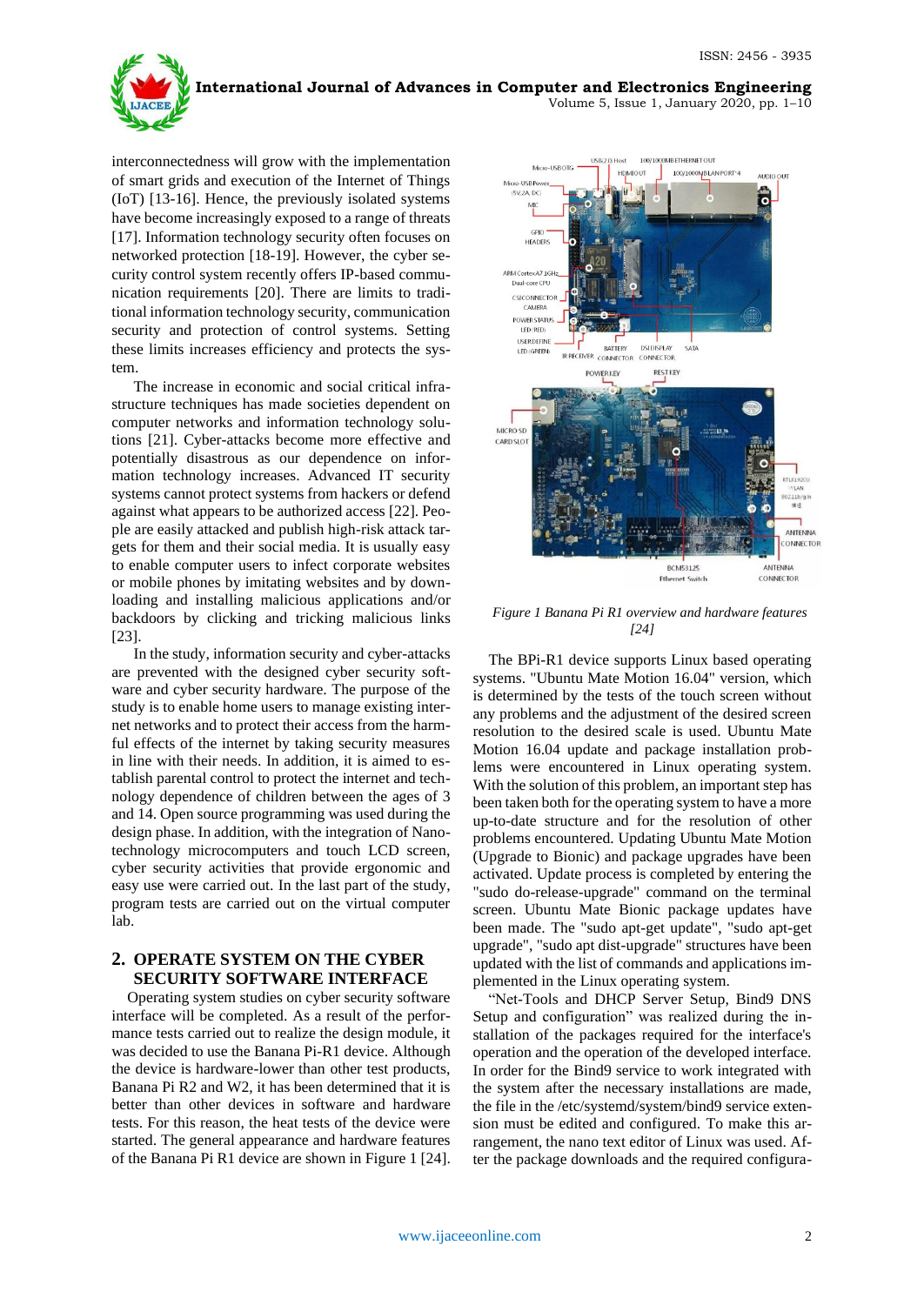

**International Journal of Advances in Computer and Electronics Engineering**

Volume 5, Issue 1, January 2020, pp. 1–10

tions of these downloads, the installation of all necessary services for the interface to work successfully has been completed. It is expected that the program will be executable after all package installations for the program to run. In order for these permissions to be active, the necessary permissions are defined in the program with the help of the command shown below.

kuantumpi@kuantumpi-VirtualBox:~/Masaüstü/Kuantum\$ sudo chmod 755 kuantum-pi-1.0.2.AppImage

After the operation carried out on the terminal screen, the necessary markings are made from the access rights menu on the program file, thereby giving all necessary permissions for the program to run. After all the operations done, the interface has now taken its place in the operating system as an operable extension. In the directory where the interface is located, it is provided to run terminal commands with the help of the command shown below.

# kuantumpi@kuantumpi-VirtualBox:-/Masaüstü/Kuantum\$ sudo ./kuantum-pi-1.0.2.AppImage --no-sandbox

It is designed to appeal directly to the end user, which includes menus such as DHCP Management, Firewall, Port Management, User Management, Device Control, Site Banning, Time Limit Setting, and Speed Limit setting. The visualization of the opening screen, which includes all the menus of the cyber security software interface, is shown in Figure 2. Using the accordion menu style, the user is provided with an overview of the menu tabs and the process of navigating between these menus is made easier. An information form for the users has been placed on the DHCP Management page, and a button has been added in the site ban section that allows users to instantly save and print the sites they visit. Management of the rules in the program interface is provided by IP tables.



*Figure 2 Screen image containing all menus of cyber security software interface*

# **3. USING INTERFACE AND MENU TABS**

In design, the interface gains functionality with the main menu button in the upper left corner. By clicking the main menu button, the left-to-right hidden menu is

opened and the main headings to manage the cyber security software come in order from top to bottom. When clicking on each main title, a window opens in the middle of the screen where the relevant safety rules will be written. After the necessary settings are made and saved over the existing window, the user remains on standby on the main screen in the case when the user turns on the interface of the cyber security software by closing the relevant window. In this way, access to the opened module and ease of use are increased.

An information form for the users has been placed on the DHCP Management page, and a button has been added in the site ban section that allows users to instantly save and print the sites they visit. Buttons are added in the firewall module to allow rule priorities to be shifted up and down. The management of the rules in the program interface is provided by IP tables. IP tables is a Linux based open source firewall that uses the Net filter kernel.

## **3.1 DHCP Management Menu**

This menu provides the user with features for selecting the range of IP addresses to be allocated to the networked devices by determining the external network unit (WAN) and the internal network unit (LAN). The Cyber Security Software interface automatically lists internal and external units, and the user selects his own internal network unit and external network unit among them. Then the IP address that will be distributed to the devices to be connected to the system is selected. It will be more convenient to select a C class IP address in the DHCP Management Menu. IPs starting in the 192-223 band are defined as C class IP in the standards. In addition, by selecting the /24 option, the capacity to distribute IP to 255 devices is determined on the specified address. The addresses assigned to the system and the choices made by the user are presented to the user after clicking the save changes button. Visuals of DHCP management menu is shown in Figure 3.

| Ξ                       | DHCP Yönetimi                     | Koyu Tema   | 묾<br>$\overline{?}$                           | <b>DEGISIKLIKLERI KAYDET</b> |
|-------------------------|-----------------------------------|-------------|-----------------------------------------------|------------------------------|
| enpOs3                  | İç Ağ Birimi<br>- Iç Ağ Birim Adı | $\psi$      | Dış Ağ Birimi<br>- Dış Ağ Birim Adı<br>enp0s8 | Statik IP?<br>٠              |
| -lç Ağ IP-<br>10.0.13.1 |                                   | Maske<br>24 | Dış Ağ IP                                     | Maske                        |
|                         |                                   |             | Dış Ağ, Ağ Geçidi                             |                              |
|                         |                                   |             | Dış Ağ, DNS 1                                 |                              |
|                         |                                   |             | Dış Ağ, DNS 2                                 |                              |

*Figure 3 Visuals of DHCP management menu*

## **3.2 Firewall Menu**

Transactions made on the firewall menu are pro-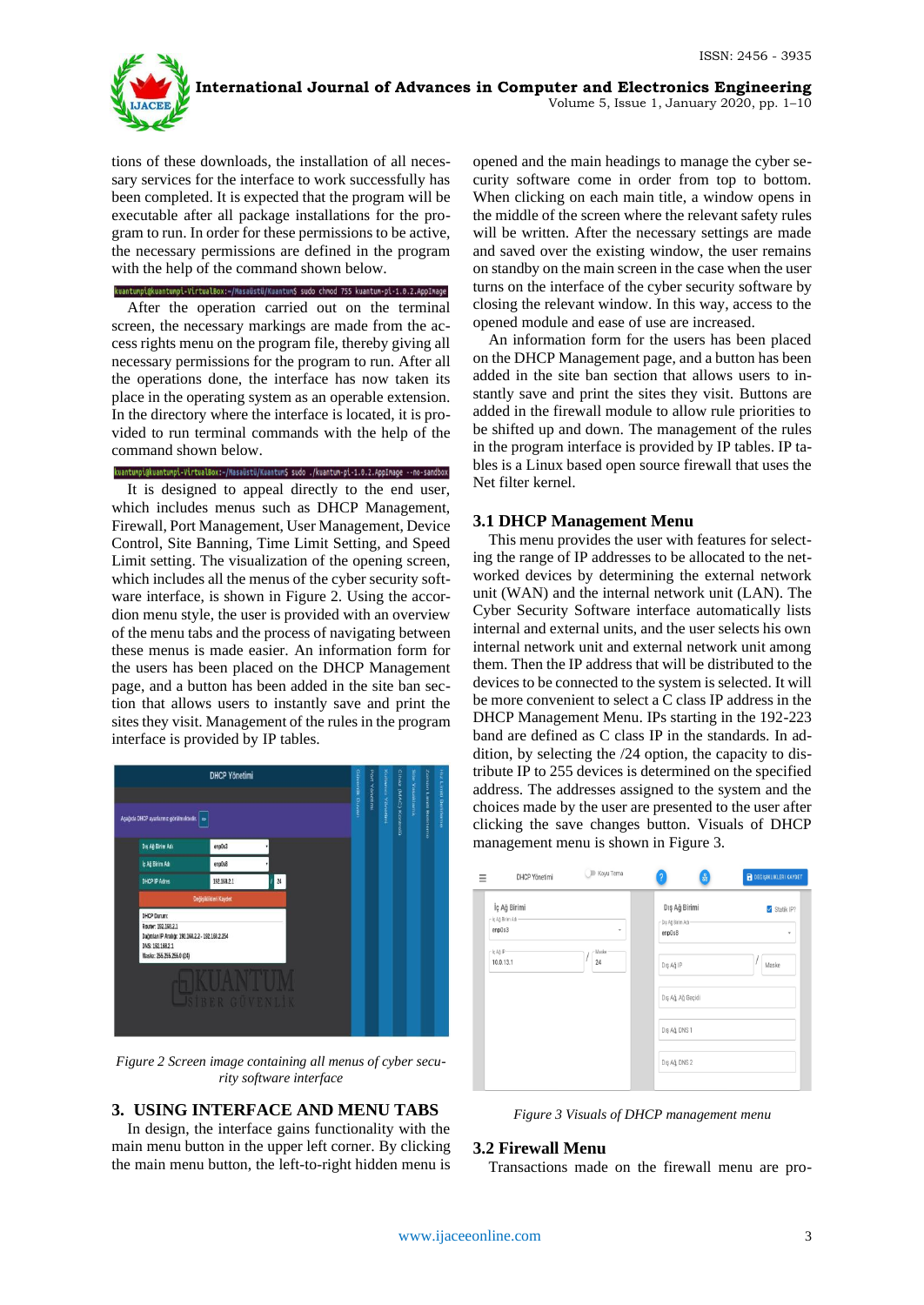

cessed through the code blocks in the system. By entering IP tables rule chain, all traffic rules regarding the IP of incoming requests and which port it comes from and which port to access the device in which IP can be managed from this menu. The menu, which offers options such as rejecting incoming requests, accepting and dropping directly, can also be used to add rules for which protocols can access. In addition, buttons that scroll the rules up and down have been added in order to prioritize the rules entered on the firewall. Firewall menu is shown in Figure 4.

| Ξ |                           |                      | Güvenlik Duvarı |              | <b>ID</b> Koyu Tema |            | ?        |              | <b>R</b> KURALLARI İŞLE |   |
|---|---------------------------|----------------------|-----------------|--------------|---------------------|------------|----------|--------------|-------------------------|---|
|   |                           |                      | Protokol        | Kaynak:Port  |                     | Hedef:Port | İşlem    | Durum        |                         | + |
|   | $\mathbf{1}$              | $\ddot{\phantom{0}}$ | tcp             | $* : 80$     | $10.0.13.3*$        |            | Reddet   | $\oslash$    | Î                       | î |
| ↑ | $\overline{2}$            | $\ddot{\phantom{0}}$ | tcp             | $10.0.13.3*$ | *:80                |            | Kabul Et | $\checkmark$ | $\prime$                | î |
| ↟ | $\ensuremath{\mathsf{3}}$ | ↓                    | tcp             | $10.0.13.3*$ | *: 443              |            | Kabul Et | $\checkmark$ | $\prime$                | î |
| ↟ | $\overline{4}$            |                      | tcp             | $*:443$      | $10.0.13.3*$        |            | Kabul Et | √            | Î                       | î |
|   |                           |                      |                 |              |                     |            |          |              |                         |   |
|   |                           |                      |                 |              |                     |            |          |              |                         |   |
|   |                           |                      |                 |              |                     |            |          |              |                         |   |
|   |                           |                      |                 |              |                     |            |          |              |                         |   |

*Figure 4 Firewall menu*

## **3.3 Port Management Menu**

In the menu that allows the user to add port rules to the devices registered in the system, the rules can be written by the user to determine which device will be processed for external requests and which port will be forwarded.

## **3.4 User Management Menu**

User management menu is the section that enables user assignments to registered devices on the network. Users can be separated into groups such as manager, adult, child, guest and banned user through this section where users can add, delete and edit.

| Ξ              | Kullanıcılar               | ID Koyu Tema | ?                | KURALLARI İŞLE    |
|----------------|----------------------------|--------------|------------------|-------------------|
|                | Kullanıcı                  | Grup         | Geçerlilik Bitiş | Durum<br>+        |
| 1              | Kali 1 [08:00:27:7c:8e:8e] | Çocuk        | 3 ay sonra       | î<br>√            |
| $\overline{c}$ | Kali 3 [08:00:27:8c:8e:8e] | Yetişkin     | Hiçbir zaman     | Î<br>$\checkmark$ |
|                |                            |              |                  |                   |
|                |                            |              |                  |                   |
|                |                            |              |                  |                   |
|                |                            |              |                  |                   |
|                |                            |              |                  |                   |

then through the groups or users assigned in this section. In addition, it is possible to delete the specified user from the system at the end of the set time by entering the expiry date of the users specified in this section. User management menu is shown in Figure 5. In order to control the traffic of the devices in the

It is possible to choose which users' devices will affect the operations performed within the program,

system and to create rules on the devices used in the system, the devices must first be registered with the user name in the system. Otherwise, devices will not be found in the rule operations made through other menus. After the users are added, it is provided to list the users through this menu.

# **3.5 Device Control Menu**

The list of devices connected to the network can be accessed via the device control menu, but also can be processed by MAC filtering with the black list or white list option. Thanks to this process, when a white list is selected, access of all devices without user registration in the system can be prevented. With the device control menu, possible external or unknown connections can be prevented. User information text of the functions of the device control menu and the final version of the menu is shown in Figure 6.

| Ξ | Cihaz (MAC) Kontrolü | Koyu Tema              |                                                                                                                                                                                                                                                              | <b>R</b> KURALLARI İŞLE |
|---|----------------------|------------------------|--------------------------------------------------------------------------------------------------------------------------------------------------------------------------------------------------------------------------------------------------------------|-------------------------|
|   |                      | MAC FILTRELEMEYI KAPAT | - Liste Turü -<br><b>Bevaz Liste</b><br>Bu sayfada ağınızda bulunan cihazların MAC ve IP adresleri                                                                                                                                                           |                         |
|   | <b>MAC</b>           |                        | listelenmektedir. MAC filtrelemevi "Kara Liste"<br>ile<br>aktifleştirdiğinizde sadece "Yasaklı" grubuna kaydettiğiniz<br>kullanıcıların ağ erişimleri engellenecektir. Kayıt dışı cihazlar<br>engellenmeyecektir. "Beyaz Liste" ile aktifleştirdiğinizde ise | Kullanıcı Adı           |
|   | 08:00:27:7c:8e:8e    | engellenecektir.       | sadece "Yasaklı" grubunun dışındaki kullanıcılar, son geçerlilik<br>tarihine kadar ağa erişebilecektir. Kayıt dışı cihazlar                                                                                                                                  | Kali 1                  |
|   | 08:00:27:93:7d:7b    |                        | КАРАТ                                                                                                                                                                                                                                                        | Kayıtsız                |
|   | 08:00:27:da:28:1a    | 10.0.13.3              | Tanımlanamadı                                                                                                                                                                                                                                                | Kayıtsız                |
|   |                      |                        |                                                                                                                                                                                                                                                              |                         |
| Ξ | Cihaz (MAC) Kontrolü | Koyu Tema              |                                                                                                                                                                                                                                                              | <b>R</b> KURALLARI İŞLE |
|   |                      | MAC FILTRELEMEYI KAPAT | - Liste Türü-<br>Bevaz Liste                                                                                                                                                                                                                                 |                         |
|   | MAC                  | IP                     | Cihaz Adı                                                                                                                                                                                                                                                    | Kullanıcı Adı           |
|   | 08:00:27:7c:8e:8e    | 10.0.13.2              | Tanımlanamadı                                                                                                                                                                                                                                                | Kali 1                  |
|   | 08:00:27:93:7d:7b    | 10.0.13.4              | Tanımlanamadı                                                                                                                                                                                                                                                | Kayıtsız                |
|   | 08:00:27:da:28:1a    | 10.0.13.3              | Tanımlanamadı                                                                                                                                                                                                                                                | Kayıtsız                |

*Figure 5 User management menu*

*Figure 6 Device control menu*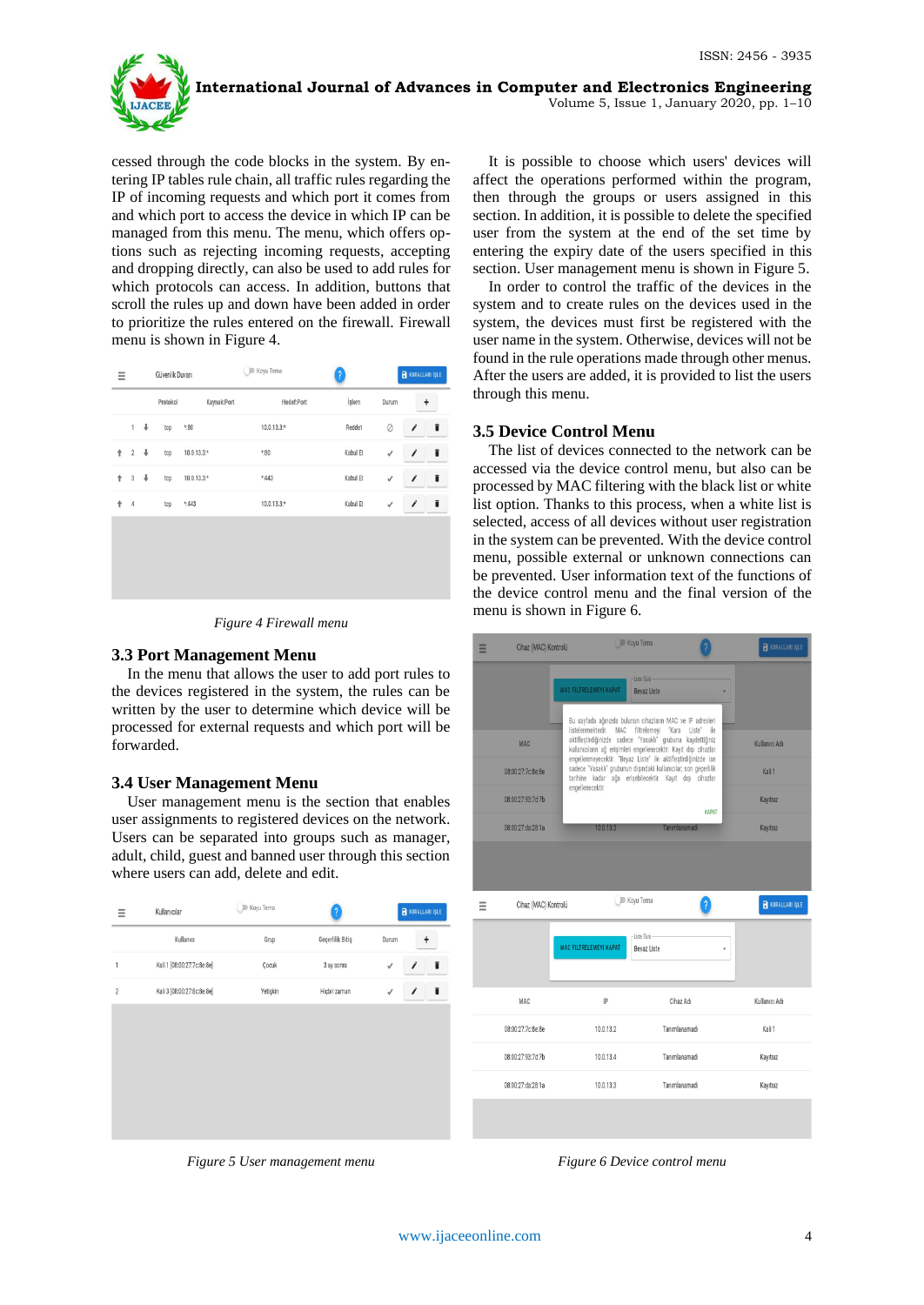

## **3.6 Site Ban Menu**

Through the site ban menu, only the user-based or the group of users can ban the internet sites. This feature, which operates according to the IP tables rule chain principle, prevents the IP addresses given to the devices by limiting the access of the sites with bad content. In the interface designed to reach the end user, the user can simply determine which user or which group of users cannot access which sites. At the same time, another feature on this menu increases the success of the interface. To see instantly entered sites, the tab named as sites entered on the menu can be clicked. In this way, internet traffic of devices on the network can be monitored. Site ban menu is shown in Figure 7.

| Ξ              |           | Site Yasaklama | <b>DI</b> Koyu Tema         |        |              | <b>RURALLARI IŞLE</b>   |   |
|----------------|-----------|----------------|-----------------------------|--------|--------------|-------------------------|---|
|                | Kullanıcı |                | Yasaklanan Site             |        | Durum        |                         | + |
| 1              | Çocuk     |                | google.com                  |        | √            |                         | î |
| $\,2$          | Çocuk     |                | linux.com                   |        | $\checkmark$ | 1                       | î |
| 3              | Çocuk     |                | youtube.com                 |        | $\checkmark$ | Í                       | Ĥ |
| 4              | Yetişkin  |                | ubuntu.com                  |        | √            | 1                       | î |
| 5              | Kali 1    |                | microsoft.com               |        | ✓            | I                       | ï |
| 6              | Yetişkin  |                | microsoft.com               |        | 0            | Î                       |   |
| 7              | Yetişkin  |                | vidios.com                  |        | $\checkmark$ | I                       | i |
| 8              | Yetişkin  |                | vidios.com                  |        | $\checkmark$ | í                       |   |
| 9              | Misafir   |                | asdf                        |        | $\checkmark$ | 1                       | î |
| Ξ              |           | Site Yasaklama | <b>D</b> Koyu Tema          |        |              | <b>R</b> KURALLARI İŞLE |   |
|                | Kullanıcı |                | Kullanıcı-                  |        | Durum        |                         | ٠ |
| 1              | Cocuk     |                | Kullanıcı veya grup seçiniz | ÷      | ✓            | Î                       | î |
| $\overline{2}$ | Cocuk     |                | - Group-<br>Cocuk           | v      | ✓            | 1                       | П |
| 3              | Cocuk     |                | $-Site$<br>google.com       |        | ✓            | Î                       | î |
| $\overline{4}$ | Yetişkin  |                |                             |        | V            | 1                       | Ħ |
| 5              | Kali 1    |                | Kural Aktif                 |        | ✓            | 1                       | î |
| 6              | Yetişkin  |                | VAZGEC                      | KAYDET | Ø            | 1                       | î |
| $\overline{7}$ | Yetişkin  |                | vidios.com                  |        | v            |                         |   |

*Figure 7 Site ban menu*

# **3.7 Time Limit Setting Menu**

The time limit setting menu contains definitions at which times users or user groups will stop internet access and at what times the access of these users will be activated again. Time limit setting menu is shown in Figure 8.

With this feature, the user can temporarily manage the internet access of the devices connected to the system and limit it within a time schedule according to his own request. This menu can be used especially by parents to ensure that children's internet access is restricted at certain times. A start time and an end time are specified in the feature and can be applied to a user or a group of users if desired. Thanks to this menu, the limitations made are transmitted to the user parents as a schedule.



*Figure 8 Time limit setting menu*

### **3.8 Speed Limit Setting Menu**

Speed limit setting menu is used to limit internet speeds of users and user groups. With this feature, the desired internet speed can be set as Mbit to the desired user. Especially, the platforms such as "youtube.com", which are used frequently by children, use the internet speed very much and cause the internet usage efficiency of other users to decrease. Speed limit setting menu is shown in Figure 9.

| ≡              | Limit     | <b>ID Koyu Tema</b>         |   |       | R KURALLARI IŞLE |   |
|----------------|-----------|-----------------------------|---|-------|------------------|---|
|                | Kullanıcı | $-Ku$ lanci                 |   | Durum |                  | ÷ |
| $\overline{c}$ | Yetişkin  | Kullanıcı veya grup seçiniz | ٠ | U     |                  | f |
| 3              | Cocuk     | $-$ Group-<br>Yetişkin      | ۰ | J     |                  |   |
|                |           | - Limit (Mbit)<br>$10\,$    |   |       |                  |   |
|                |           | Kural Aktif                 |   |       |                  |   |
|                |           |                             |   |       |                  |   |

*Figure 9 Speed limit setting menu*

# **4. PROGRAM TESTS ON VIRTUAL COMPUTER LABORATORY**

In order to observe that all the features described in the Interface tab can become functional, it has become necessary to perform tests for these functions. A virtual computer laboratory was established to perform the tests. The Virtual Box program suitable for the tests was selected. Virtual computers were created through the Virtual Box program and cyber security software was tested on the computer. The virtual network labor-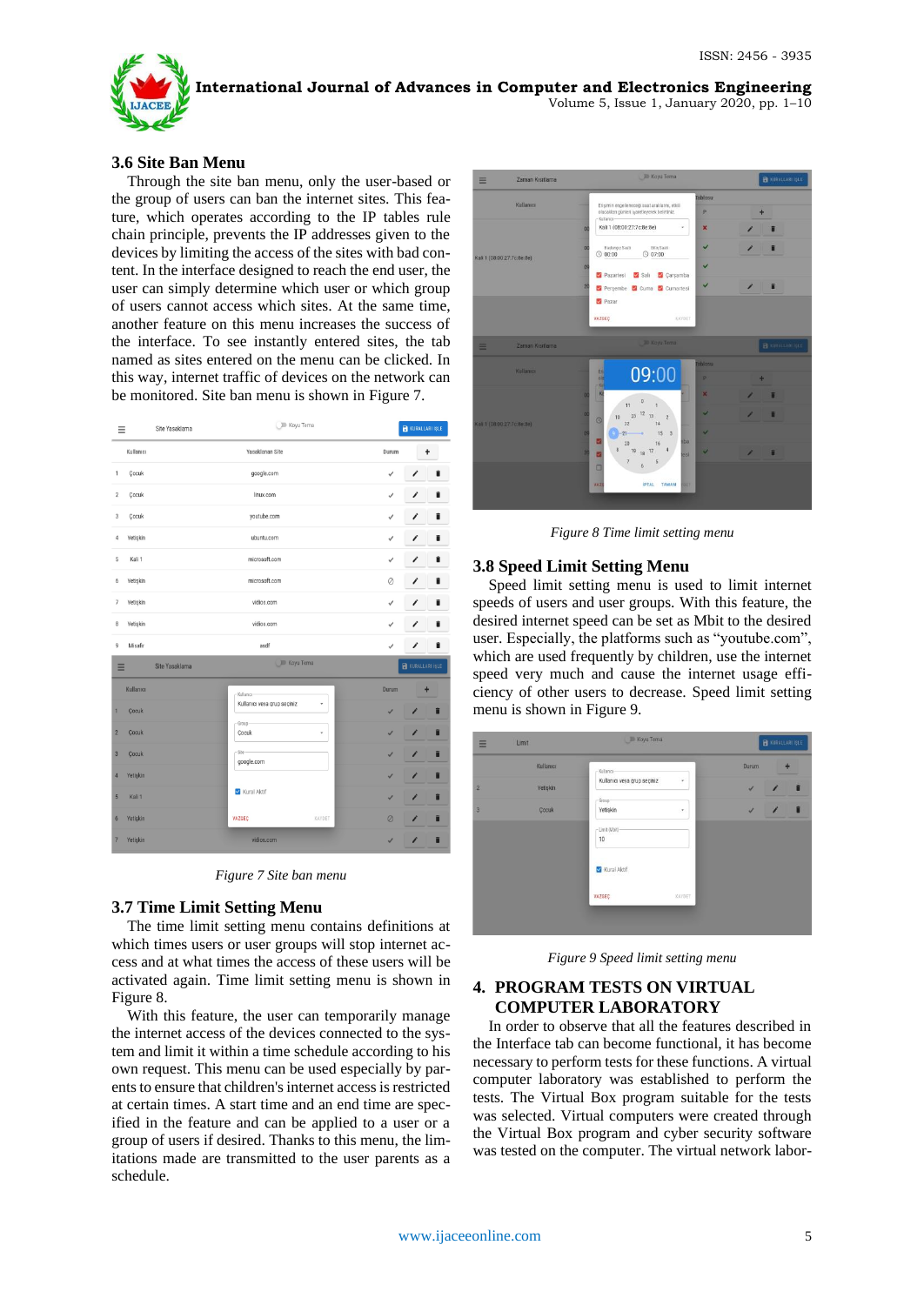

atory installed different operating systems on an existing computer through utilities, enabling them to associate these operating systems over the same network and create a test environment.

Two different operating systems were used to perform the tests. Since cyber security software will run on a Linux-based operating system, the Ubuntu distribution has been designated as the host. A virtual Windows computer was installed to test the software. After the virtual machines of these two operating systems were created in Virtual Box, configurations were made. Thanks to the configurations, the cyber security software installed on the main machine is set to receive the internet connection from the host with its NAT configuration. After the internal network is shared, Windows will use the Ubuntu operating system, where a cyber security software is installed, by identifying a virtual Ethernet card. In this case, an appropriate network laboratory was created during the test phase. NAT is selected in adapter 1 to enable the Ubuntu virtual machine to receive the Internet from NAT with the current computer. Necessary adjustments were made so that cyber security software can share networks with other virtual computers installed. Network share setting image with virtual computer is shown in Figure 10.



*Figure 10 Network share setting image by virtual computer*

In the network configuration to be made for Windows, which is determined as a second virtual computer, internet connection is not provided through the existing computer. Adjustments have been made to provide it from Ubuntu computer via a virtually created Ethernet connection. Two virtual user computers were created for testing purposes. One of them has Windows 10 operating system while the other has Windows 7 operating system.

#### **4.1 DHCP Server Menu Tests**

One of the first tests; It is the process of distribution of IP addresses to other computers through the program's DHCP server. The expectation in this test is to use the IP set on the first computer on Windows computers and provide internet access with the given IP address. It is aimed to give the second device a class C IP address through the DHCP management menu. The IP address determined within the scope of the test was 192.168.2.1. Whether the IP given to Windows computers designated as the second computer is received or not, access to the command screen (cmd) is provided from the run screen opened with the shortcut of Win $dows + R$  (run). In Windows computers, IP address querying can be learned both from the adapter settings and can be learned in more detail with the command "ipconfig" from the command line (cmd) screen. IP and external and internal network adjustments given in the program interface have been made. In Windows 7 and Windows 10 computers, IP addresses distributed from the host were successfully obtained and internet access was provided. DHCP-IP and connectivity test is shown in Figure 11.



*Figure 11 DHCP-IP and connectivity test*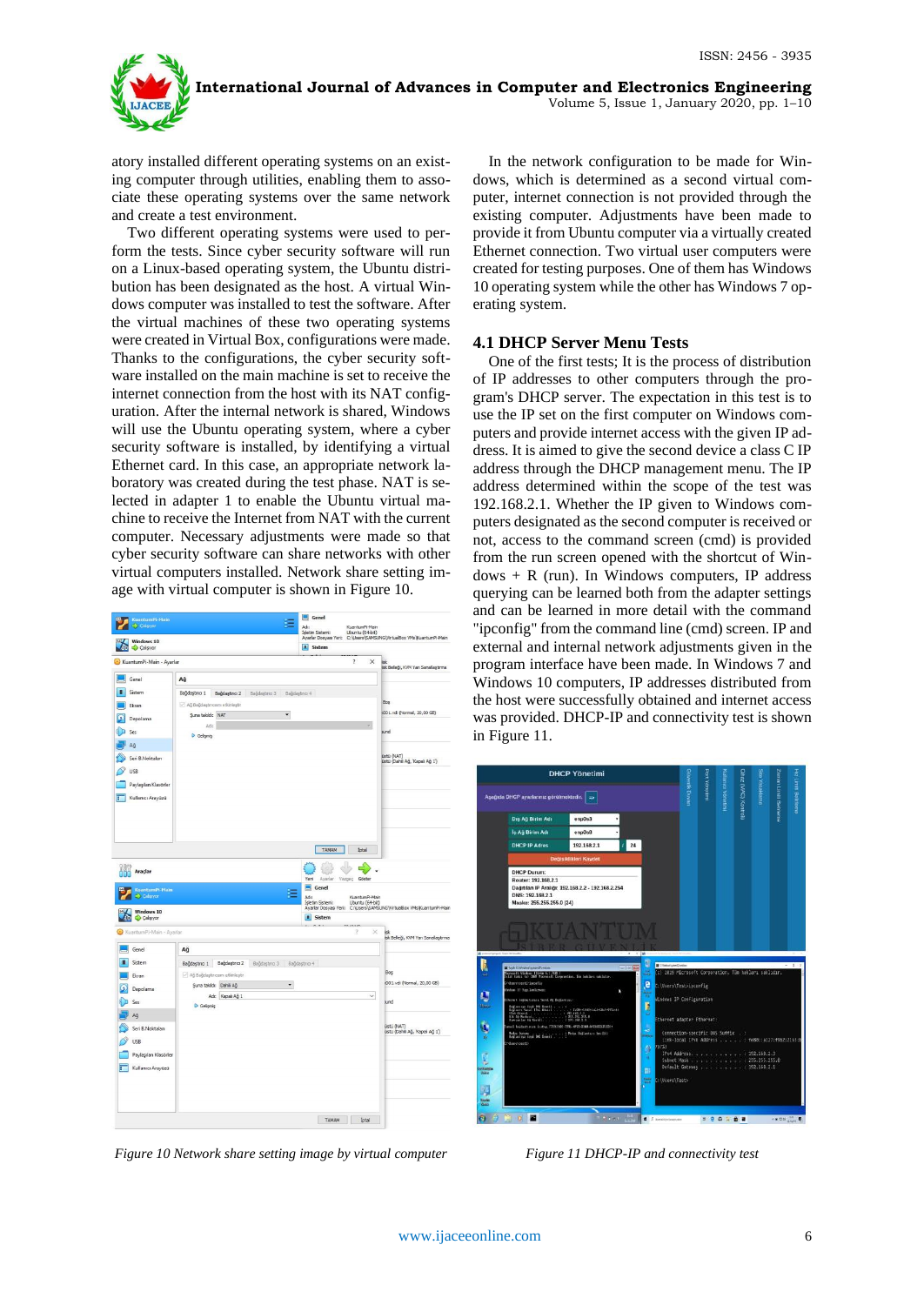

# **4.2 Device Control Tests**

It was observed that the devices successfully received IP addresses during the first test phase. Tests of the interface showing the names of devices receiving IP addresses on the host computer and which IP addresses are obtained and providing device control were performed. The designed interface offers the user two filtering options: black list and white list. In addition, it is seen that the devices that have received the IP address in the first test phase have fallen to the interface screen and which IP addresses they have received. The virtual computer installed as Windows 7 received the IP address 192.168.2.2, while Windows 10 received the IP address 192.168.2.3. Through this interface, all devices connected to the local network can be seen by the user, and MAC filtering operations can be performed optionally.

## **4.3 User Management Menu Tests**

In the program interface, devices that fall into the device control menu should be added to the interface as a user. No action can be taken on those devices without registering them as users. The area where the devices will be defined in the program is the user management menu. To be able to add devices in the menu, it is necessary to press the  $+$  symbol in the user management menu. Then, in the drop-down menu, the devices seen in the device control menu appear in the user panel. In order to move the user parameters up, the up button shown on the right should be pressed on the line with the user information. Then, the information about the user will be moved up and operations such as user name and group assignment will be done here.

## **4.4 Site Ban Menu Tests**

The site ban menu has been created in order to prohibit other users in the system from accessing the designated sites and to prevent the devices of those users from operating on the designated sites.



*Figure 12 Site ban menu test*

Using the menu, user can determine which sites users or groups of users cannot access. Cyber security software frees the user from complex rule chains and offers a simple, easy-to-use interface. In this way, the user can manage cyber security software without knowing any rule chain structure. Another process that can be done through the site ban menu is to create the site logs. With this feature, the user can see which IP address he has accessed from which site. Parents can protect their children from harmful content on the internet and track which sites they access on the internet. In addition, small and medium enterprises, institutions or organizations are required to keep the users' logging data in accordance with the obligation stipulated by the "5651" law. Therefore, the feature of saving the sites entered has gained a special importance with the "Law No. 5651". Site ban menu test is shown in Figure 12.

## **4.5 Speed Limit Menu Tests**

Speed limit menu is a feature that can be used to limit internet speeds of users or user groups. The internet download speed required to download or process one Megabyte of data per second is 8 Megabits. It is left to the user to limit the data download speed of the devices on the system provided in the menu. Today, especially with the increase of digital broadcasting and the increase of streaming sites, internet speed has become more and more important. In particular, these sites can be optimized automatically according to internet speeds and working on a device with a fast internet infrastructure, providing a good image by working with the highest quality, may mean exploiting the speed of the internet in that infrastructure. For example, a family whose children watch videos from broadcast sites such as "youtube.com" etc. can take advantage of the internet experience without slowing down their internet speeds by taking measures to prevent all internet speeds from being used here. Speed limit menu in the Windows 10 devices with Turkey's overall average speed of 16 Mbit limitation infrastructure getirilmişk child is identified as users of Windows 7 to 9 Mbit device is designated internet speed.

# **4.6 Time Limit Menu Tests**

The time limit menu is the menu that allows setting the time interval between which users or groups of users can access the internet. Via the menu, users can be set which days of the week and at what time intervals to access the internet. If no rules are added or adjusted in this menu, all users' internet access will be automatically adjusted 24/7. This feature is also a feature that can be used to prevent children from spending too much time on the Internet and to control their time in a more useful way by controlling their time here. In addition, this feature can be configured according to the user's own wish, that is, there is no restriction in this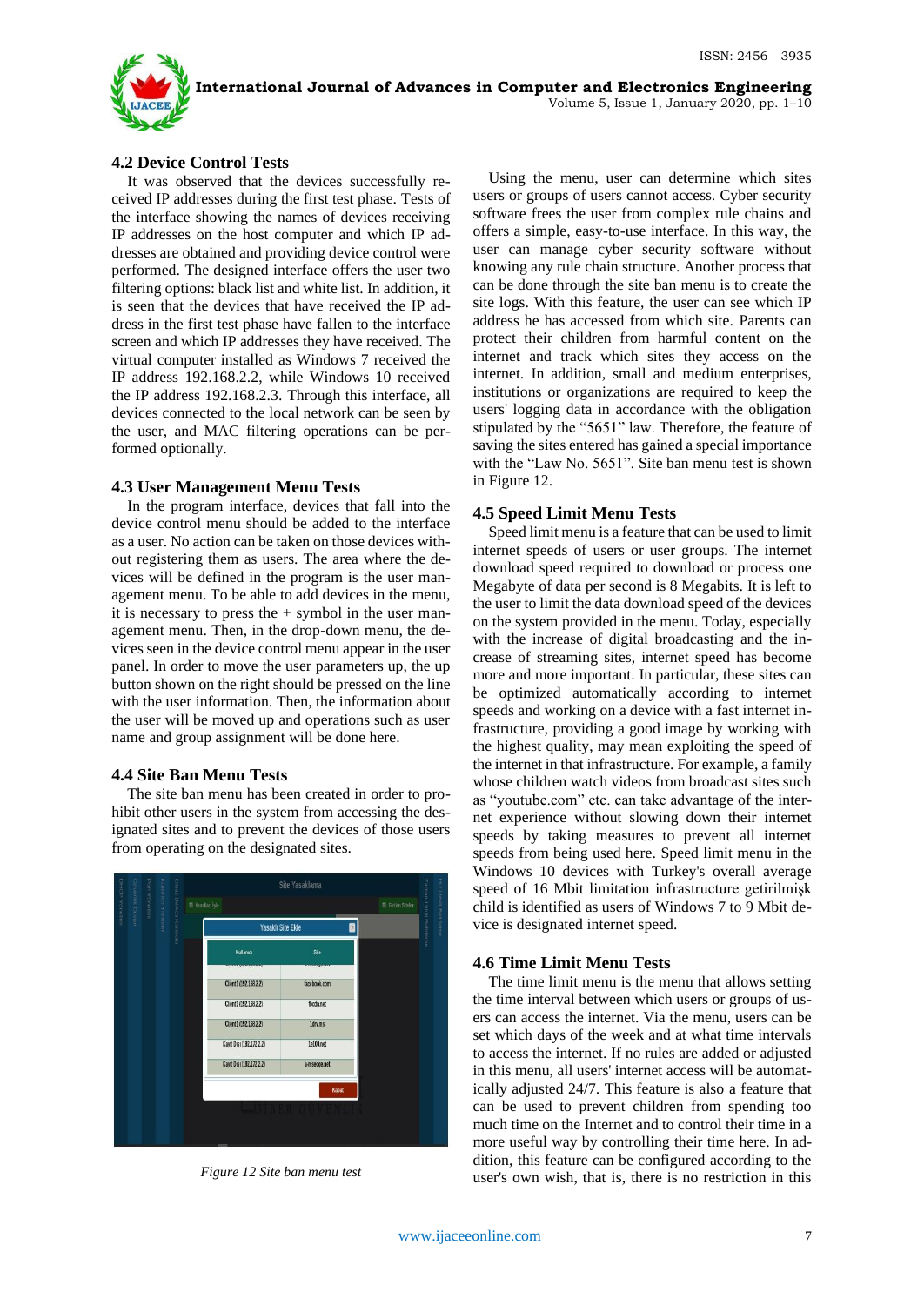

regard. The initiative to determine the rules is left to the user. The visual that appears in the menu as a result of setting the timetable of the Windows 7 device and the Windows 10 device set in the child category is shown in Figure 13.



*Figure 13 Time limit menu test*

In Figure 13, the Internet access was interrupted between 12:00 and 7:00 on weekdays, assuming that the Windows 7 device is a child user. In the Windows 10 device for testing purposes, internet access was blocked in 13: 34-13: 40 time period and the internet connection of the device was disconnected at 13:34 and activated again at 13:40 according to the time period applied. The point to be noted in this menu is that the time zone of virtual computers is synchronized according to the system and at the right time.

## **4.7 Firewall and Port Management Menu Test**

It is possible to do firewall and port management tests together. "Remote Desktop Protocol" must be used for test conditions to occur. After allowing 3389, which is the remote access port for the registered device through port management, this process can be performed by writing the rule on which IP device to which remote access should be directed to and which source IP will be accepted. The process steps for doing this test are given below.

**Step 1:** The device that requires remote access via the User Management menu must be registered to the system. Therefore, first of all, the device that will be allowed remote access is registered to the system. This procedure has to be done separately for each firewall and for the entire computer that must be authorized for port forwarding. Because there are separate computer based and user based authorizations in the firewall rule hierarchy. For this reason, the respective device must be defined in each computer and user area.

**Step 2:** In order to make a remote desktop for a device,

a rule must be added for that device in the port management menu. TCP 3389, the remote desktop port, is set as an internal and external port. Then the Windows 7 tester is selected as the device to enable these ports. After the rule is saved, the "Process Rules" button is pressed so that the commands can be processed as possible.

**Step 3:** In this step, by entering the firewall menu, the rules regarding which source IP will be accepted, and the rules on which IP devices of these requests will be forwarded, are written and processed.

**Step 4:** After all the rules for remote access are processed and saved over the interface, the RDP software to be used for remote access can now be run and the IP of the device to be accessed remotely is entered. The device to be accessed and the RDP software are made ready.

**Step 5:** After entering the IP of the device to be accessed remotely from the RDP software, the software requests the user name and password to be entered for the remote desktop device. The user name and password of the device set for the test are entered.

**Step 6:** After the user name and password of the virtual device are entered for remote access, the session is closed on the virtual device and another open login message appears and the desktop screen of the computer accessed in the RDP software opens. The remote access test has been successfully completed.

## **5. CONCLUSIONS**

Thanks to the software developed within the scope of the project, a significant distance has been covered in meeting the needs in this field. In the software, an effective user interface is presented with 8 different menus to ensure the cyber security of the users. In the DHCP tab, which is the welcome screen of the software, the IP addresses to be defined and distributed according to the network structure to which the device is connected are determined. Since the developed software will be located after the modem, it has undertaken the IP address distribution function. Options such as accepting, dropping and rejecting requests from different sources are presented in the firewall menu. In the port management menu, internal and external port access permissions of the devices are made adjustable by the user. In the user management tab, adding users is done. In this way, special privileges can be assigned to the users or the user can be added to previously defined groups and benefit from the permissions specially determined for that group. In this way, user management has been made more effective.

Other devices that are connected to the network other than the defined users are listed in the "Device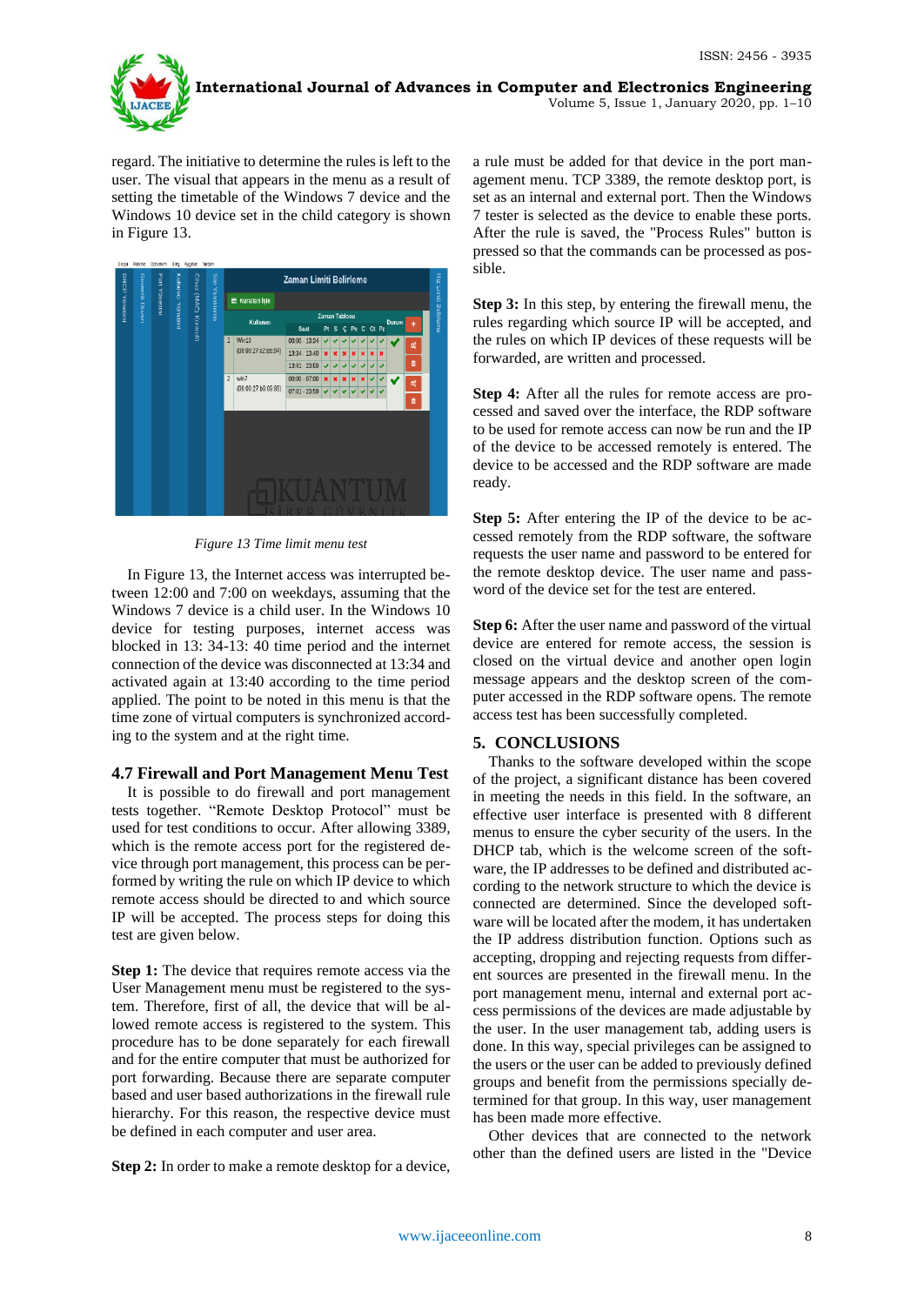

(MAC) management" menu. If there are banned devices defined, when "black list" is activated, internet access will be blocked directly on these devices. Devices that have not yet been registered in the user management menu will not be affected by this action. Therefore, the necessary permissions settings must be made by adding the devices that are later included in the network to the "User Management" menu. When MAC filtering is activated with the white list, only predefined users are provided with internet access. In the site ban menu, site ban operations can be made for users or user groups. With this process, access of desired devices to the sites determined by the user can be prevented. Another important feature of the site ban menu is that the devices save the sites they enter. In the "Entered Sites" tab in this menu, you can see which IP addresses are accessed from which sites.

With the developed cyber security software, the user was also able to manage the internet access on the devices in speed and time. It is possible to determine in which time periods the defined users can access the internet with the time limit setting menu. In the speed limit menu, the internet access speeds of the devices can be limited to the limits set by the user. The software, which meets cyber security needs with all its functions, will prevent harmful content (Blue Whale and Momo), which are especially important for children, and prevent possible material and moral damages. The tests and the data obtained indicate that the developed software works with all its functions in a virtual environment. The software can provide security with easy user interaction within its interface without the need for IP tables commands. Adding rules is not directly active and is only listed on the menu. The rules written in that menu are activated by clicking the "Process Rules" button in each menu where you can add a rule. In this way, users can check these rules again when they enter a wrong or wrong rule. In addition, it has been observed that the software can perform internet control, which will be used intensely by home, small-medium enterprises, institutions and organizations.

As a result, the desktop application developed allows users to manage over the network provided that they are on the same network without going to the beginning of the current cyber security computer. The desktop application developed is possible with the installation of the "Network" package developed for Node JS. The desktop application detects the default gateway of the computer on which it is running. It sends a request to the detected gateway with SSL and is based on a coding method based on the use of the keys called SSL Public Key/Private Key, automatically to the cyber security computer detected over the network. There are two keys for SSL encoding. These keys are software encoded digitally. Only the other key can open the data that one key has locked. After creating your keys (SSL does this by default), one of the keys (private key) is

defined in the software installed on the cyber security device. The other key (public key) is embedded in the desktop application codes you want to connect, so that the two keys are mutually locked together. As a result, there is no security gap between the existing desktop application and the cyber security device by using a strong encryption module.

# **6. ACKNOWLEDGEMENTS**

The work has been developed within the framework of the project titled: Cyber Security Software, Device Design and Prototype Manufacturing: "KAR-PI". This project was supported by Kosgeb in TURKEY. I would like to thank Tuncay KARAMAN for his support in this project.

#### **REFERENCES**

- [1] Chee-Wooi Ten, Govindarasu Manimaran, Chen-Ching Liu (2010), "Cybersecurity for critical infrastructures: Attack and defense modeling" *IEEE Transactions on Systems, Man, and Cybernetics - Part A: Systems and Humans,* Vol. 40, Issue.4, pp. 853-865.
- [2] Dominick J. R, (2010), "The dynamics of mass communication: Media in the digital age", *McGraw-Hill Education*, pp. 83-95.
- [3] Bob Bell, Yehuda Koren, Chris Volinsky, [Scalable](http://public.research.att.com/~volinsky/netflix/BellKorICDM07.pdf)  [collaborative filtering with jointly derived neighborhood](http://public.research.att.com/~volinsky/netflix/BellKorICDM07.pdf)  [interpolation weights,](http://public.research.att.com/~volinsky/netflix/BellKorICDM07.pdf) retrieved date:[23, June, 2019], online available at: https://www.netflixprize.com/leaderboard.html
- [4] Ken Dunham, Saeed Abu Nimeh and Michael Becher, (2008), "Mobile malware attack and defense", *Syngress Media*, ISBN: 978-1-59749-298-0, pp. 159-171.
- [5] Tombul F, Akdoğan H. (2016), "How do Terrorist Organizations Use Information Technologies? Understanding Cyberterrorism", *Eradicating Terrorism from the Middle East Public Administration, Governance and Globalization, Springer,* Cham, Vol 17, Chapter 6.
- [6] Cardenas A, Roosta T, Taban G, Sastry S, Cyber security basic defenses and attack trends, Fujitsu Lab, retrieved date:[June, 2013], online available at: http://www.flacp.fujitsulabs.com/~ cardenas/Chap4v2.pdf
- [7] Hassan Takabi, James B. D. Joshi, Gail-Joon Ahn. (2010), " Security and privacy challenges in cloud computing environments" *IEEE Security & Privacy,* Vol. 8, Issue.6, pp. 24-31.
- [8] Tiago Cruz, Luis Rosa, Jorge Proenca, Leandros Maglaras, Matthieu Aubigny, Leonid Lev, Jianmin Jiang, Paulo Simoes. (2016), " A Cybersecurity detection framework for supervisory control and data acquisition systems" *IEEE Transactions on Industrial Informatics,* Vol. 12, Issue.6, pp. 2236-2246.
- [9] Shashikant S. Dudhagi, Mayur A. Pulse, Rohankumar V. Sable, Kishori D. Sarvade. (2017), "Banana Pi M1 single board computer" *International Research Journal of Engineering and Technology,* Vol. 4, Issue.12, pp. 602-604.
- [10] Patel P. B, Choksi V. M, Jadhav S, Potdar M. B. (2016), "Smart motion detection system using Raspberry Pi" *International Journal of Applied Information Systems*, Vol.10, No.5, pp. 1723-1729.